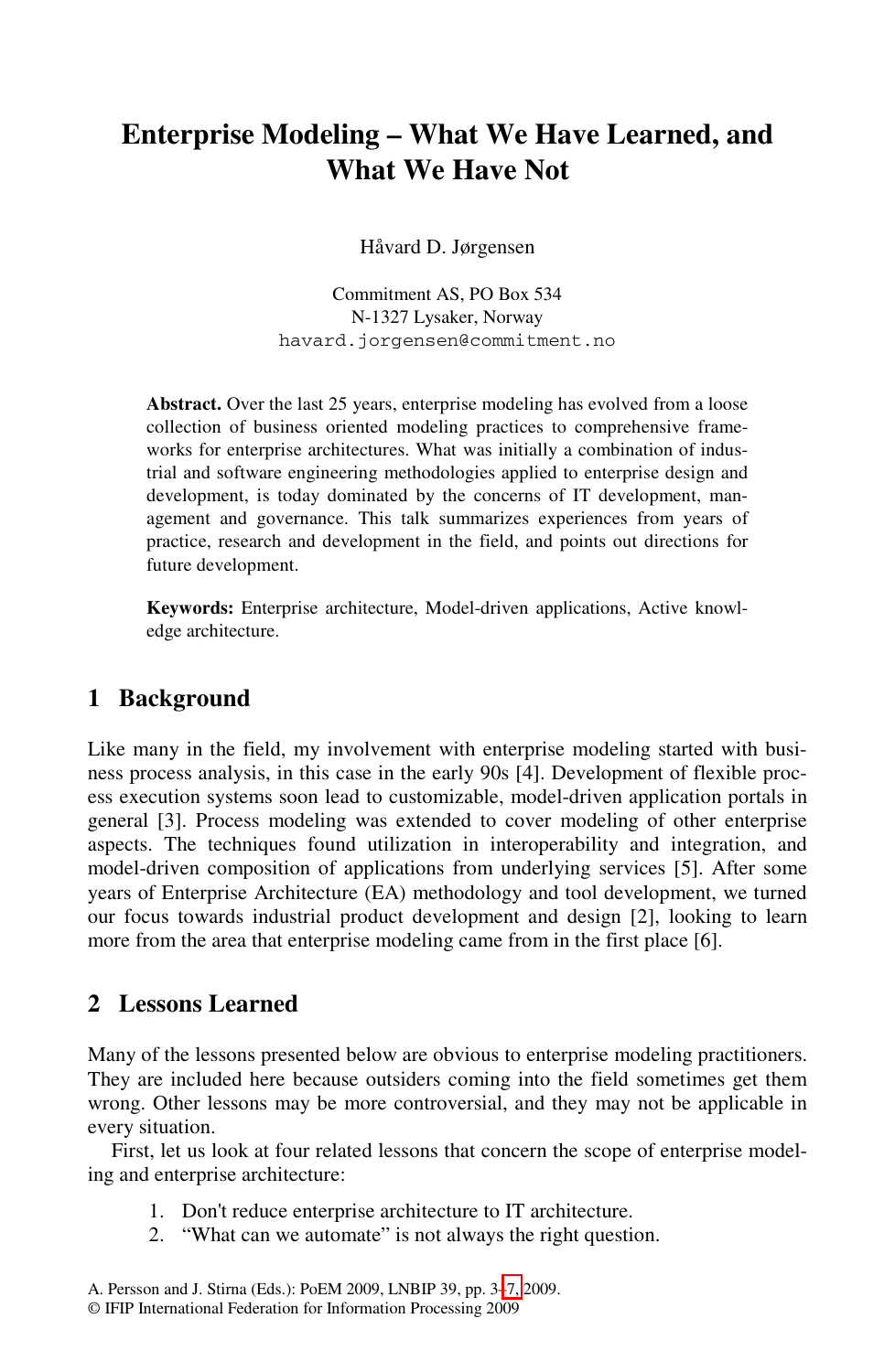- 3. Don't frame business problems as IT problems.
- 4. Discuss purpose, scope and level of ambition throughout the architecture's lifecycle.

Some companies that provide enterprise application integration (EAI) describe their IT level integration platforms as enterprise architectures, and the people who develop them as enterprise architects. There is a clear danger that EA will go the same way as "business process", and be hi-jacked from the business domain to the IT domain.

In the overall practice of enterprise modeling, these lessons should be highlighted:

- 5. Don't confuse analysis and design.
- 6. Keep models and languages as simple as possible.
- 7. Don't let the language be a straight-jacket.

Enterprise modeling is used for analyzing the current situation, and for designing future solutions to identified problems, as in to-be business processes and architectures [7]. Analysis should focus on identifying the most important elements, dependencies and aspects of a domain. Often however, people perform a lot of synthesis during analysis, constructing complex structures of the elements, such as business processes and organizational hierarchies. Too much structuration during analysis is dangerous because the model will contain a lot of noise, and it makes the approach more conservative.

This leads on to the 6<sup>th</sup> principle, simplicity. A common condition is *analysis paralysis*, where decision making is continuously postponed in order to create a better foundation and justification. Enterprise modeling research also tends to violate the simplicity requirement. Countless papers are produced with extensions of modeling languages in order to represent some additional aspect more precisely. Often the added value is small, as the most important concerns could already be represented in existing languages. The cost in terms of increased complexity, on the other hand, is large. Validation that takes this issue into account is rare.

During modeling we have experienced a few common challenges:

- 8. Beware of hierarchies, they are often local to a viewpoint and not shared by everyone.
- 9. Beware of matrices and streamlined frameworks, often you need to break the system.
- 10. Beware of leaving important things out at the boundaries.
- 11. Don't confuse views with the underlying architecture elements.

Multiple, aspect oriented classification of model elements is important in order to allow overlapping hierarchies and multiple views for different stakeholders' perspectives.

With respect to the enterprise model content, we often found that

- 12. Product models are more important and fundamental than process models.
- 13. Processes are better understood by focusing on the decisions to make, the issues to solve, and the results to produce, than on the administrative ordering of steps.
- 14. Multi-dimensional analysis, combining e.g. processes with the data it manipulates and the organizational roles responsible, is superior to singledimensional data modeling and business process modeling.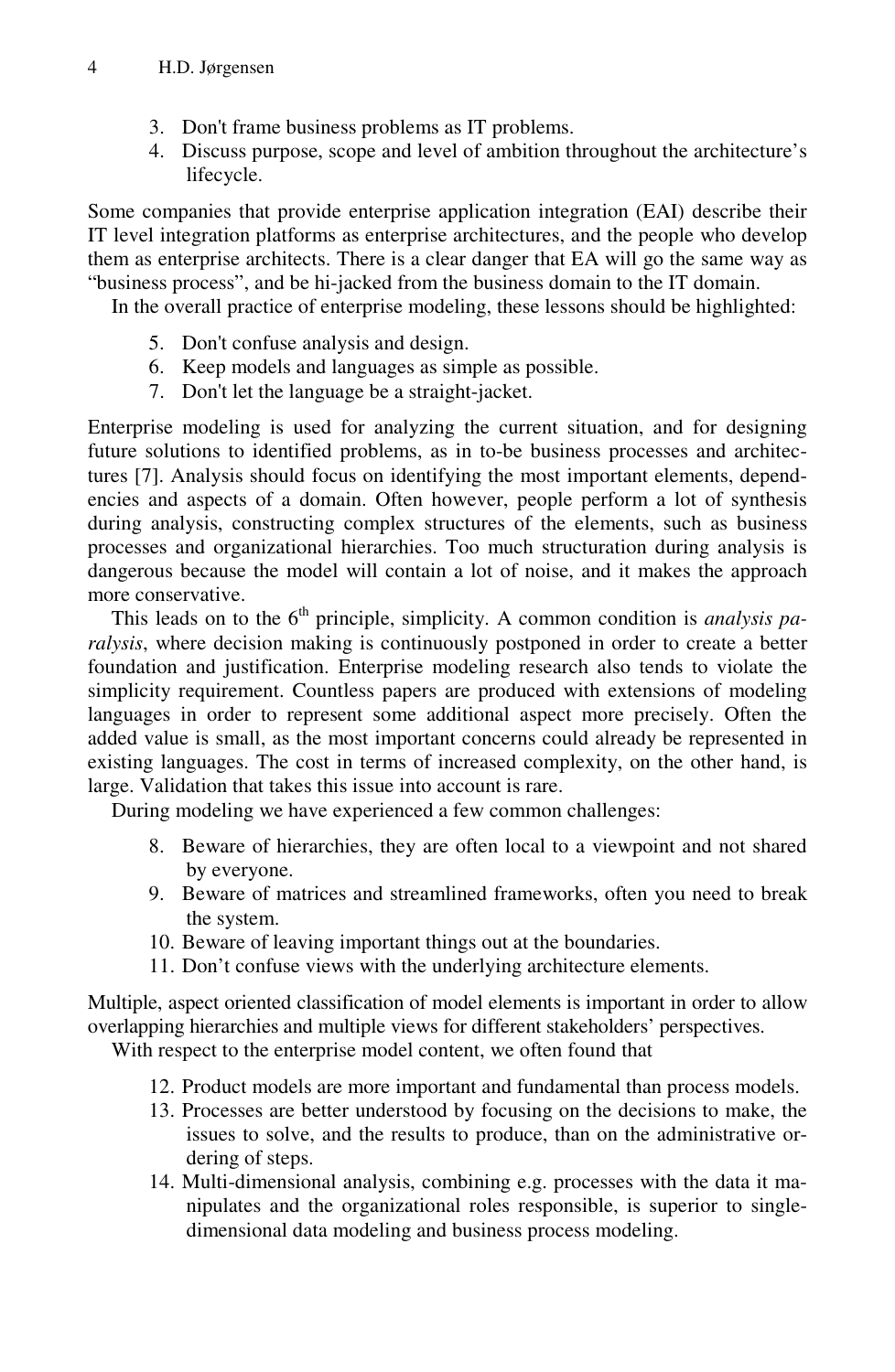- 15. During decomposition, don't expect to "go all the way down" using a single modeling language. Another language is likely to be a better match for detailed models than the one used for high-level overviews.
- 16. Aspects that can be separated on one level of detail may be inherently woven together on another level. Products, processes and organization models do for instance become thoroughly intertwined in work execution.
- 17. Relationships are the most important kind of element in most models.

For managing dependencies, relationships should be modeled at the right level of detail. If every element is related to every other element, you're at a too high level of abstraction. If there is a clear one-to-one correspondence between two sets of elements, you have probably included too much detail.

In modeling tool development, and in selecting the right modeling tools for your needs, it is important to

18. Decide whether you need a multi-purpose modeling platform, or a modeling application specialized for one usage area.

Tool vendors struggle to find their place in the large number of applications domains for business oriented modeling. Establishing a general purpose architecture that can support the analyses needed by a wide range of stakeholders, requires a flexible and extensible modeling platform.

Finally, here is some advice for how an architect should behave:

- 19. Be open, humble, and willing to expose your mistakes.
- 20. Take charge, set directions.
- 21. Don't listen to management.
- 22. An architecture that is not actively used will die. Motivating stakeholders to participate, is an ongoing challenge.

Some architects treat the architecture as their own property, and see organizational stakeholders primarily as sources of information. Other inexperienced architects see themselves too much as enablers, and become followers of the whims of strong forces in the organization. Managers are of course important stakeholders, and generally also important sources of information for an architecture. We should however be cautious, as relying to one-sided on management perspectives can make it difficult to capture the concerns of the core, value-adding work performance. A typical result is business process models that include several activities for administration, planning, monitoring, reporting, reviewing, quality control, setting up, and closing etc., but very few details about how the actual work is to be performed. Management views should be complemented by operational views.

#### **3 Future Directions**

In the short term, the future development of enterprise modeling practice is likely to remain dominated by enterprise architectures for IT management. In this area, standardization of modeling languages is beginning, e.g. BPMN, and it will probably be a major trend in the next five years. Compared to e.g. UML, enterprise modeling deals with a much larger scope of content, and aims to support a much larger set of practices.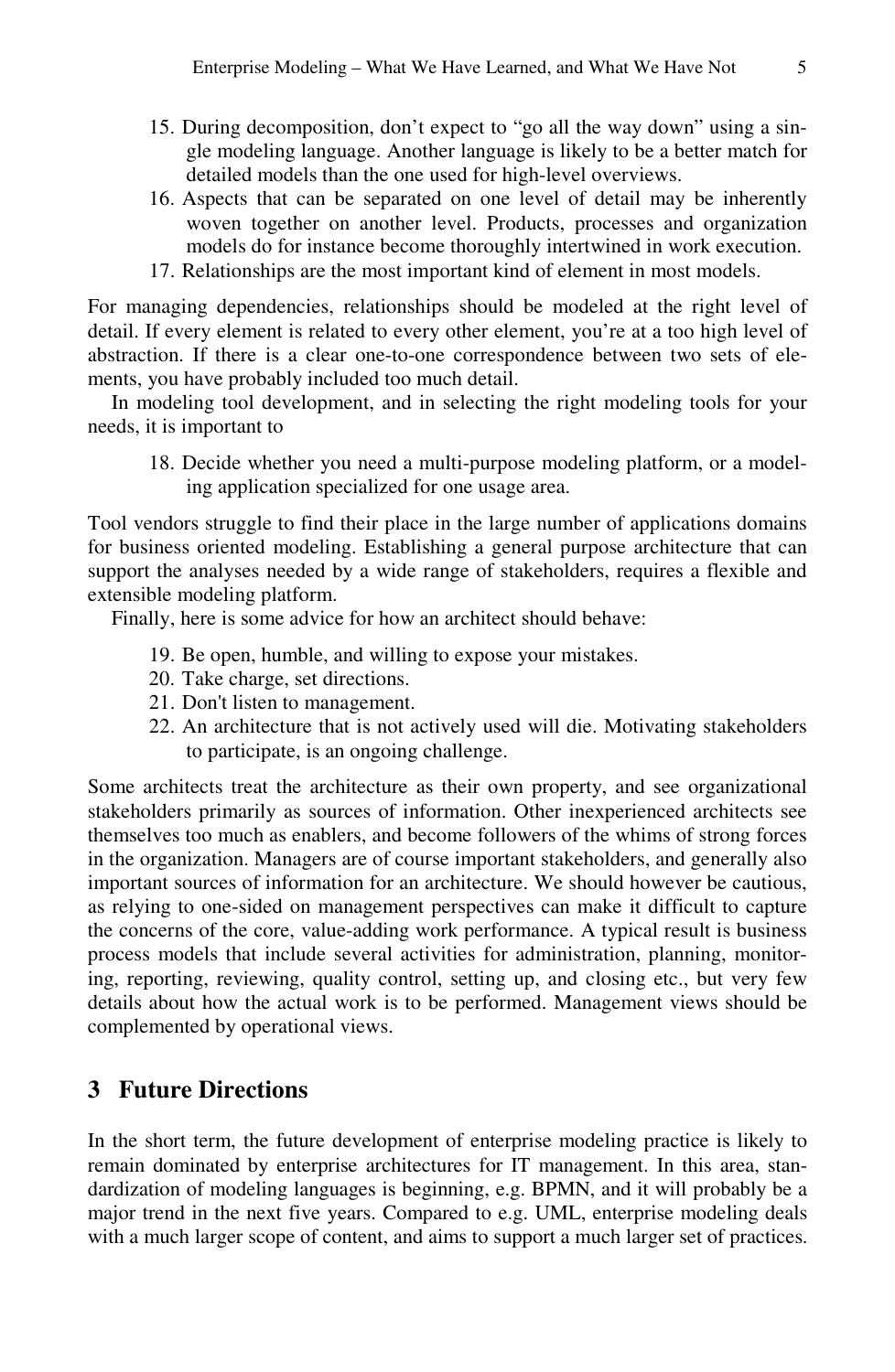Standardization will be more difficult in this domain. Whether any single dominant vendor will emerge with a strong enough position to establish a de facto industry standard, is difficult to tell. If we end up relying on a poorly suited metamodeling framework from another domain, such as UML/MOF, the complexity of even a limited general purpose enterprise modeling language may prevent its use in practice [5].

Over the past decade, more and more EA frameworks have been proposed, often targeting different industries and application areas. Most proposals position themselves with reference to general purpose frameworks such as Zachman and TOGAF, but further alignment is hampered by the great complexity. A simplified TOGAF core should probably be established as a first step towards a consolidated, extensible standard EA framework, capable of supporting domain specific extensions. The core framework should include the definition of standard modeling concepts, but it is difficult to predict whether the framework or the language standard will arrive first.

Industrial design and development is in need of a language for capturing and sharing knowledge throughout the entire product lifecycle. While interoperability is becoming a reality between the tools used in the later stages of product development, conceptual and functional systems design is still not integrated. In these early stages, documents, rather than structured data/models, are still dominating. To develop enterprise modeling languages for conceptual and functional design is thus a major challenge for future research.

Finally, we see *enterprise model driven applications* as a promising approach to construct more customizable, agile, modular and service-oriented IT solutions. Pilot solutions applying what we call "active knowledge architectures" (AKA) show that applications can indeed be put together from simple building blocks, using high level enterprise models. AKA execution environments combine

- Model-driven data definition and management,
- Model-driven process, task, and rule execution,
- Model-driven views and user interfaces,
- Model-driven role-based filtering and access control.

From this perspective, standard enterprise modeling languages should be aligned with industry standards for data exchange. More information about our ideas for future modeling approaches and model-driven applications is found in the *Active Knowledge Modeling* blog [1].

### **Acknowledgements**

This presentation draws on the experience of several colleagues and collaborators, in particular Frank Lillehagen, who founded Metis in 1986 and has been developing enterprise modeling ever since.

## **References**

- 1. Active Knowledge Modeling blog, http://activeknowledgemodeling.com
- 2. Johnsen, S., et al.: Model-based Adaptive Product and Process Engineering. In: Rabe (ed.) Ambient Intelligence Technologies for the Product Lifecycle (2007)